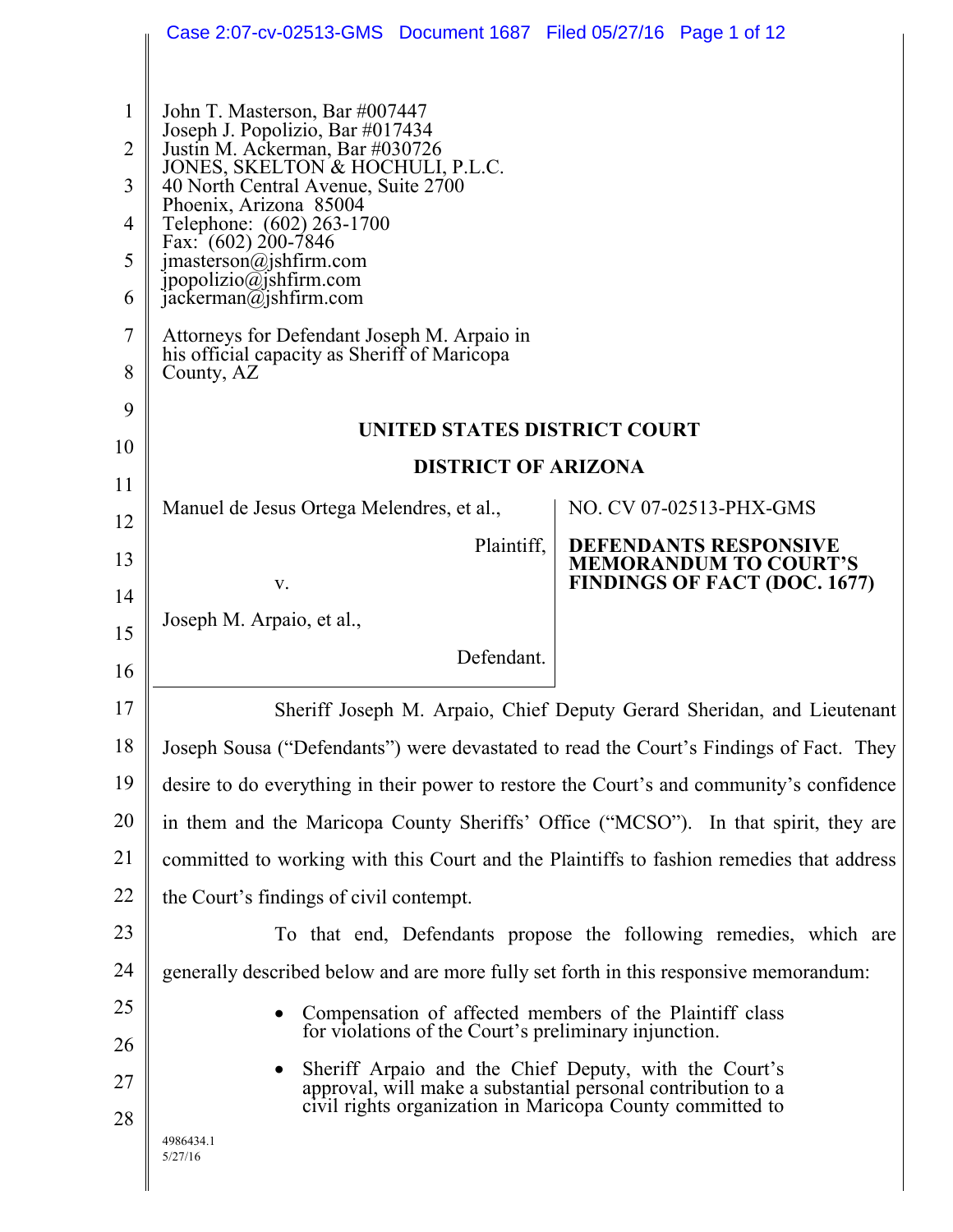|                          | Case 2:07-cv-02513-GMS  Document 1687  Filed 05/27/16  Page 2 of 12                                                                                                                                                       |
|--------------------------|---------------------------------------------------------------------------------------------------------------------------------------------------------------------------------------------------------------------------|
| 1                        | protecting the constitutional and civil rights of the<br>Hispanic Community.                                                                                                                                              |
| 2<br>3<br>$\overline{4}$ | The Chief Deputy will accept the original policy violation<br>findings of Donald Vogel that Chief Michael Olson<br>previously sustained, and accept discipline for those<br>findings pursuant to the disciplinary matrix. |
| 5<br>6                   | MCSO will institute new IA investigations as identified by<br>the Court's Findings of Fact.                                                                                                                               |
| 7                        | Vest authority over new IA investigations related to the<br>interests of the Plaintiff class in an independent authority.                                                                                                 |
| 8<br>9                   | Sheriff Arpaio and the Chief Deputy will publicly<br>acknowledge violations of the Court's Orders.                                                                                                                        |
| 10                       | Revise or draft new policies, including policies relevant to<br>grievance procedures.                                                                                                                                     |
| 11                       | Institute appropriate training and supervision as a result of<br>the deficiencies identified in the Court's Findings of Fact.                                                                                             |
| 12<br>13                 | Plaintiffs may apply for their reasonable attorneys' fees for<br>the contempt proceedings.                                                                                                                                |
| 14                       | Defendants have attempted to fashion civil remedies that meaningfully                                                                                                                                                     |
| 15                       | address all of the concerns and issues identified in the Court's Findings of Fact. See                                                                                                                                    |
| 16                       | <i>Young v. U.S. ex rel. Vuitton et Fils S.A.</i> , 481 U.S. 787, 801 (1987). However, in the                                                                                                                             |
| 17                       | event the Court does not find these suggested remedies to be sufficient, Defendants                                                                                                                                       |
| 18                       | respectfully request that the Court grant them the opportunity to address the Court's                                                                                                                                     |
| 19                       | concerns by developing remedies that are responsive.                                                                                                                                                                      |
| 20                       | I.<br>COMPENSATION OF MEMBERS OF THE PLAINTIFF CLASS FOR<br>VIOLATIONS OF THE PRELIMINARY INJUNCTION (COUNT I).                                                                                                           |
| 21                       | Defendants want to compensate members of the Plaintiff class for injuries                                                                                                                                                 |
| 22                       | that may have occurred as a result of the past failures to take reasonable steps to                                                                                                                                       |
| 23                       | implement the Court's preliminary injunction. [Doc. 1677 at $\sqrt{9}$ 879].                                                                                                                                              |
| 24                       | Defendants proposed remedies in light of the Court's Findings of Fact<br>A.                                                                                                                                               |
| 25                       | related to Count I.                                                                                                                                                                                                       |
| 26                       | Defendants propose the following remedies in light of the Court's Findings                                                                                                                                                |
| 27                       | of Fact related to Count I.                                                                                                                                                                                               |
| 28                       | $\overline{2}$<br>4986434.1<br>5/27/16                                                                                                                                                                                    |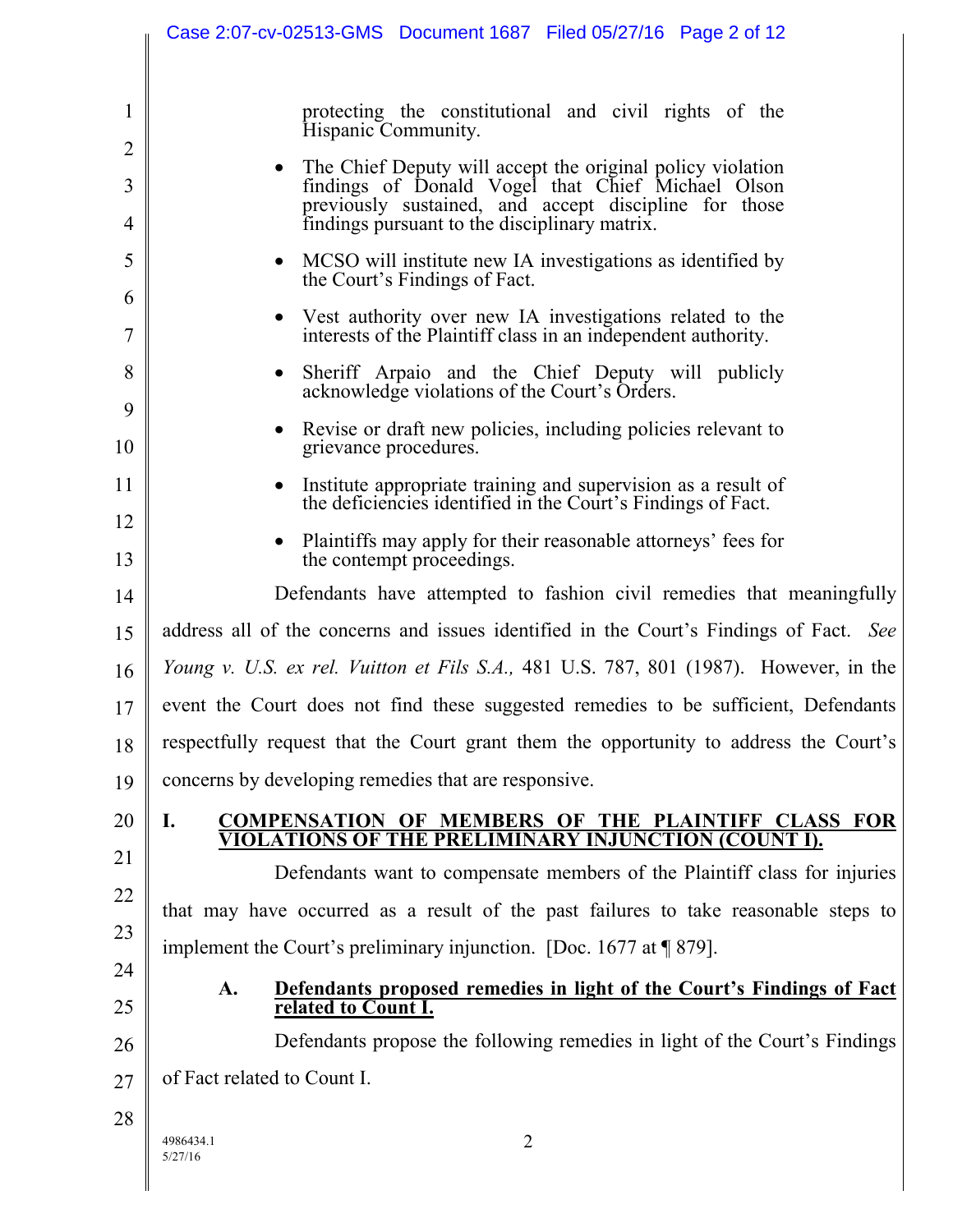2 3

4

5

6

7

8

17

18

19

20

21

22

23

24

25

26

27

28

1

## **1. Sheriff Arpaio and the Chief Deputy will contribute a total of \$100,000 to a civil rights organization.**

Consistent with Sheriff Arpaio and Chief Deputy Sheridan's original commitment prior to the contempt trial, they reiterate that, with the Court's approval, they will personally contribute \$100,000 to a civil rights organization, acceptable to the Court, based in Maricopa County, which is committed to protecting the constitutional and civil rights of the Hispanic community.

## **2. Joint proposed compensation scheme designed to address the contemnors' violation of the preliminary injunction.**

9 10 11 12 13 14 15 16 The parties have worked collaboratively during and after the ongoing contempt proceedings to draft a combined proposal for notice and compensation to the Plaintiff class to remedy Sheriff Arpaio's and the other civil contemnors' violation of the Court's preliminary injunction. Attached is the most recent draft dated May 26, 2016. [**Exhibit A**]. The following is a summary of the main provisions of this draft agreement, which includes appointing an agreed upon, third-party, neutral claims administrator (BrownGreer), the procedure for notice to potential participants, a claims adjudication plan, and a compensation scheme:

- Individuals detained in violation of the Court's Preliminary Injunction will be eligible for compensation. [Ex. A at 2].
- The appointment of a third-party neutral claims administrator (BrownGreer). [*Id.* at 1].
- This claims administrator will provide notice to the purported victims of the Contemnors' failure to take reasonable steps to implement the Court's preliminary injunction. [*Id.* at 2-3].
- Any Claimant who comes forward will be required to complete a basic intake form under oath [*id.* at 4] that will permit the neutral claims administrator to make a determination on whether the claimant meets the eligibility requirements for participation in the program. [*Id.* at 4-5].
- Eligibility for compensation will be broken into two tracks: A or B. [*Id.* at 5].
- Track A individuals are those who are "prequalified" to receive compensation based on the information contained in the intake form. [*Id.*].

4986434.1 5/27/16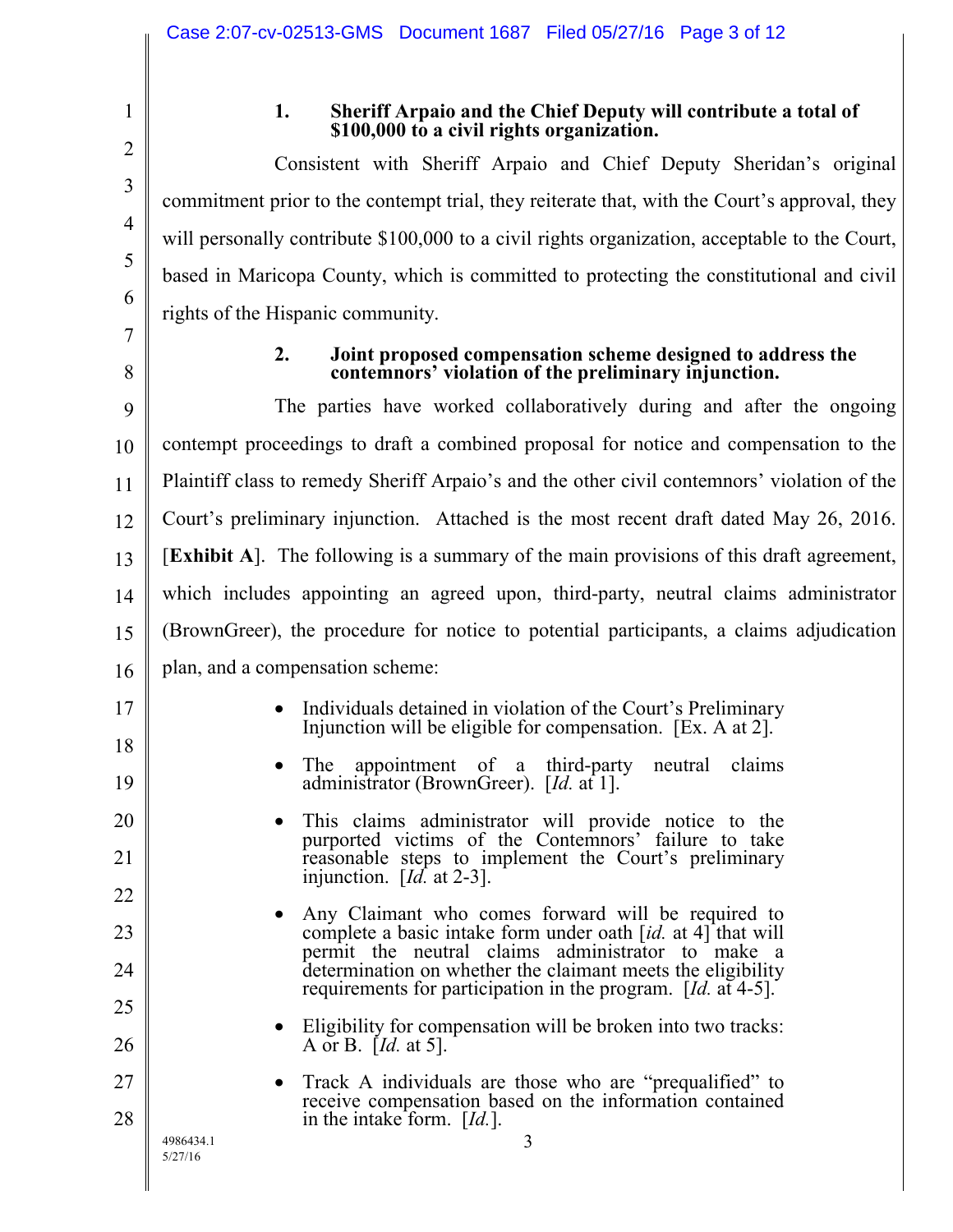|                                | Case 2:07-cv-02513-GMS  Document 1687  Filed 05/27/16  Page 4 of 12                                                                                                                                                                                                                                                                                                                                                                                                                                          |
|--------------------------------|--------------------------------------------------------------------------------------------------------------------------------------------------------------------------------------------------------------------------------------------------------------------------------------------------------------------------------------------------------------------------------------------------------------------------------------------------------------------------------------------------------------|
| $\mathbf{1}$<br>$\overline{2}$ | Track B individuals are those who do not fit into track A<br>and will be required to establish a prima facie case of a<br>preliminary injunction violation. $[d]$ at 5-7].                                                                                                                                                                                                                                                                                                                                   |
| 3<br>4<br>5<br>6<br>7          | If a claimant meets the prima face case requirements of<br>Track B, MCSO must come forward with competent<br>evidence that casts doubt on one or more of the elements of<br>the claim in a timely fashion. $[d. at 7-8]$ .<br>Claimants under Track B will also be able to establish<br>eligibility for compensation for additional injuries, such as<br>damages from physical harm and/or severe emotional<br>distress from the detention, lost property, lost wages, and<br>other harms. $[Id. at 8-10]$ . |
| 8<br>9                         | A minimum amount of compensation for detention. [Id. at<br>12].                                                                                                                                                                                                                                                                                                                                                                                                                                              |
| 10                             | The parties are continuing to negotiate in good faith the specific parameters                                                                                                                                                                                                                                                                                                                                                                                                                                |
| 11                             | of the compensation scheme. The remaining areas to be agreed upon include:                                                                                                                                                                                                                                                                                                                                                                                                                                   |
| 12                             | The applicable time-span for alleged violations that would<br>be eligible;                                                                                                                                                                                                                                                                                                                                                                                                                                   |
| 13                             | Whether remedies apply to traffic stops only as delineated                                                                                                                                                                                                                                                                                                                                                                                                                                                   |
| 14                             | in the Court's Preliminary Injunction;                                                                                                                                                                                                                                                                                                                                                                                                                                                                       |
| 15                             | Initial budget regarding notice for the outside vendor<br>BrownGreer;                                                                                                                                                                                                                                                                                                                                                                                                                                        |
| 16<br>17                       | Details of the encounter to include a precise date or a<br>limited range;                                                                                                                                                                                                                                                                                                                                                                                                                                    |
| 18                             | What evidence constitutes proof that the encounter was<br>with MCSO;                                                                                                                                                                                                                                                                                                                                                                                                                                         |
| 19                             | The time-frame by which MCSO must rebut the claim;                                                                                                                                                                                                                                                                                                                                                                                                                                                           |
| 20<br>21                       | The cap on "additional damages" including emotional<br>distress, lost wages, lost property, and other costs;                                                                                                                                                                                                                                                                                                                                                                                                 |
| 22                             | The rate of damages for length of detention, and whether                                                                                                                                                                                                                                                                                                                                                                                                                                                     |
| 23                             | the detention includes that by ICE/CBP or MCSO;                                                                                                                                                                                                                                                                                                                                                                                                                                                              |
| 24                             | The need for a social security number and/or tax<br>documents as it relates to compensation for medical<br>expenses and other compensable damages;                                                                                                                                                                                                                                                                                                                                                           |
| 25                             | The minimum compensation rate for detention;                                                                                                                                                                                                                                                                                                                                                                                                                                                                 |
| 26                             | Whether the claim documents are public record; and                                                                                                                                                                                                                                                                                                                                                                                                                                                           |
| 27                             | Whether returned claims that are incomplete or otherwise                                                                                                                                                                                                                                                                                                                                                                                                                                                     |
| 28                             | contained deficiencies can be cured.<br>4<br>4986434.1<br>5/27/16                                                                                                                                                                                                                                                                                                                                                                                                                                            |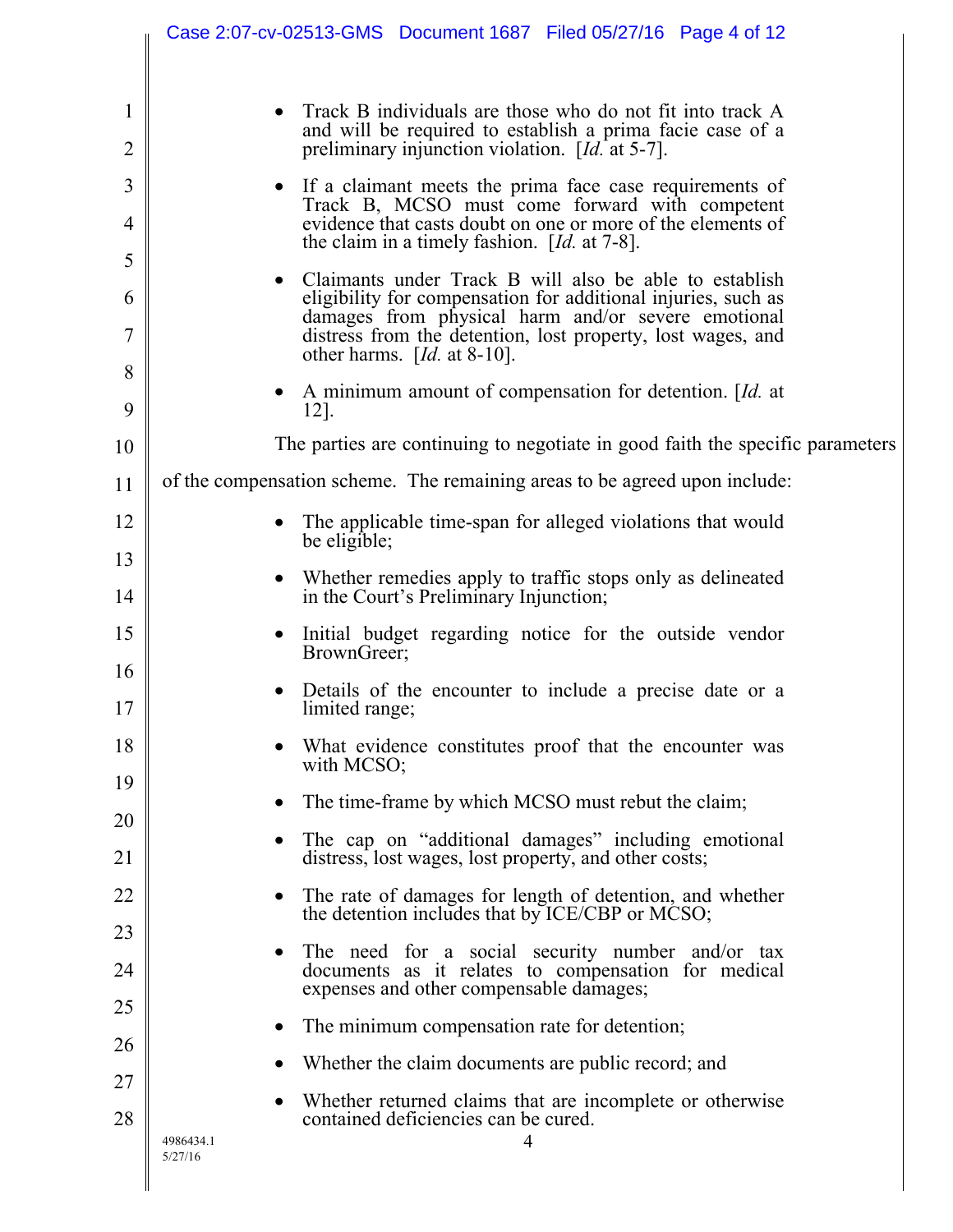2 3 4

1

 Whether Plaintiffs are entitled to attorneys' fees for this process.

Sheriff Arpaio and the other civil contemnors reiterate that they are committed to ensuring that the violations of the Court's preliminary injunction found in Count I of the Court's Findings of Fact are remedied and adequate compensation is paid to the individuals who come forward. 1

6 7

5

#### **B. Maricopa County is taking the position that it might not be liable for remedies based on "willful" or "intentional" behavior.**

8 9 10 11 12 13 14 15 16 17 18 19 20 21 On May 20, 2016, Maricopa County informed Sheriff Arpaio and the other civil contemnors that to the extent this Court "imposes measures in this action designed to remedy willful and/or intentional violations of the court's orders," the County may "take the position that it cannot be found liable for the financial consequences for such remedies." [5/20/16 Maricopa County Letter, attached as **Exhibit B**]. This appears to be an about-face from the County's previous position to Plaintiffs that it would indemnify the Sheriff, regardless of any willful contemptuous conduct found by this Court, for any remedies ordered by the Court "designed to compensate individuals whose rights were violated as a result of detentions incident to traffic stops conducted in violation of the court's preliminary injunction." [6/2/15 Maricopa County Letter, attached as **Exhibit C**]. While the County has not made a final determination on whether it will indemnify Sheriff Arpaio and the other civil contemnors, Sheriff Arpaio brings this issue to the Court's attention because it may affect any potential relief (financial or injunctive) the Court might order.

- 22
- 23 24 In any event, Defendants believe that the County has no legal authority to deny liability, even if the Court's remedies are tied to "intentional" findings. The Ninth Circuit opinion in this case establishes that because Sheriff Arpaio is a defendant *only* in
- 25

<sup>26</sup> 27 28  $\overline{a}$ <sup>1</sup> In the spirit of ensuring adequate compensation to the Plaintiff class, Defendants also point out to the Court that there might be an issue with providing compensatory financial relief under Count I because the Plaintiff class has been certified only for injunctive relief under Fed. R. Civ. P. 23(b)(2). To the extent any modification of the class is necessary to accomplish compensation, Defendants will assist with any procedure this Court deems necessary.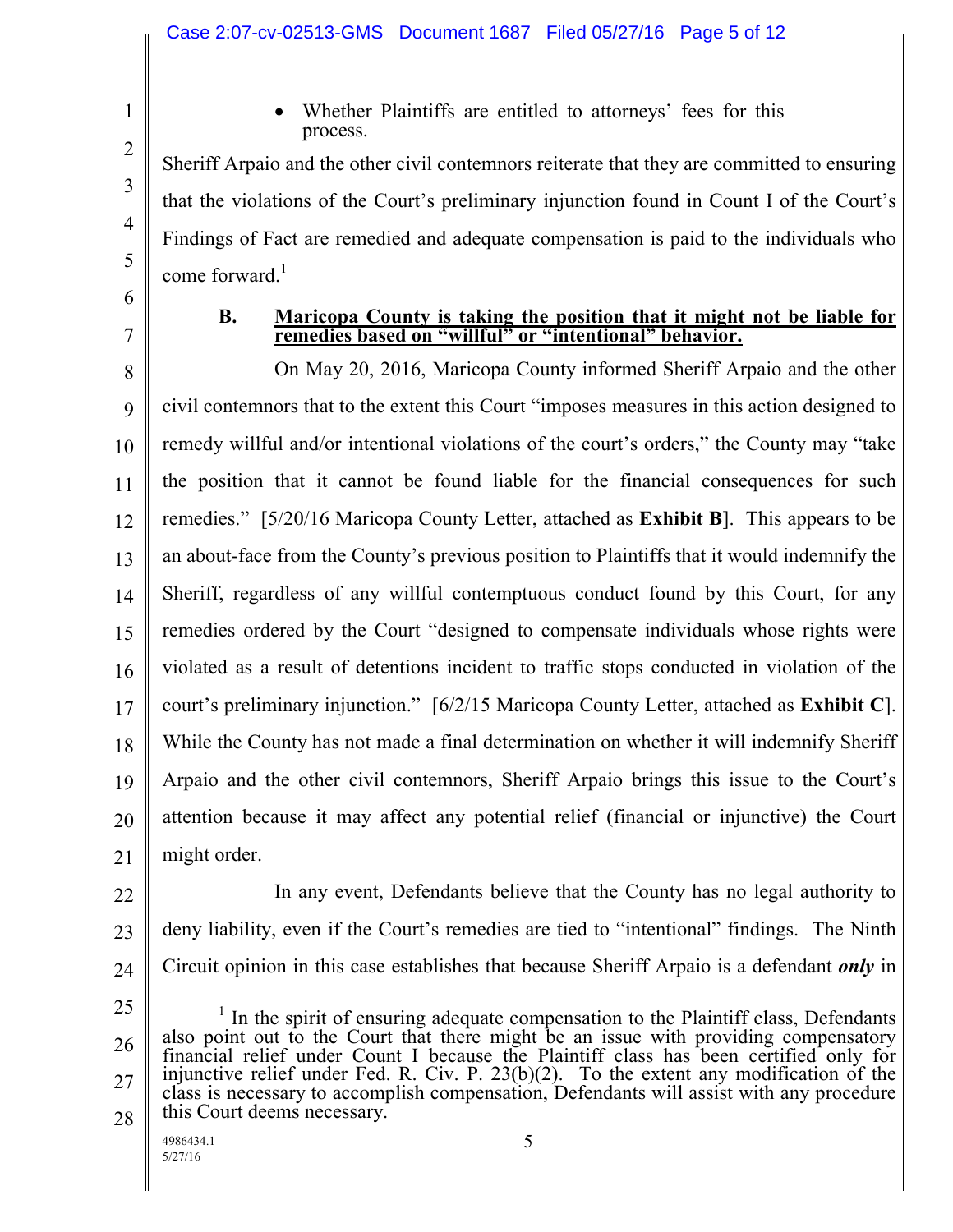1 2 3 4 5 6 7 8 9 10 11 12 13 14 15 his official capacity, the County is the proper party to this action, and therefore, liable for the remedies ordered by this Court. *See Melendres v. Arpaio,* 784 F.3d 1254, 1260 (9th Cir. 2015), *cert. denied sub nom. Maricopa County, Ariz. v. Melendres,* 136 S. Ct. 799, 193 L. Ed. 2d 711 (2016) (ordering that Maricopa County be substituted as a party in lieu of MCSO because "an official capacity suit is, in all respects other than name, to be treated as a suit against the entity."); *United States v. Maricopa, County of*, CV-12-00981- PHX-ROS, 2015 WL 9266969, at \*16 (D. Ariz. June 15, 2015) ("Maricopa County is directly liable for violations resulting from its official policy, which includes policy promulgated by Arpaio."); *see also Braillard v. Maricopa Cnty*., 224 Ariz. 481, 232 P.3d 1263, 1269 (App. 2010) (holding that MCSO is a non-jural entity). Furthermore, the existence of the County's insurance or self-insurance does not control the legal issue of whether the County is the true defendant here; neither does it divest the County of its underlying liability for the Sheriff's and MCSO's actions. **II. PROPOSED REMEDIES RELATED TO MCSO'S INTERNAL AFFAIRS INVESTIGATIONS AND DISCIPLINE (COUNTS 2/3).**

16

## **A. Chief Deputy Sheridan will accept the previous policy violation findings.**

17 18 19 20 21 The Chief Deputy will accept the original policy violation findings of Donald Vogel that Chief Michael Olson previously sustained (but then overturned following Chief Sheridan's name clearing hearing), as outlined in the Court's Findings of Fact at paragraph 435. Chief Deputy Sheridan will accept discipline for these findings pursuant to MCSO's disciplinary matrix.

22

23

24

25

26

27

28

#### **B. The Court's invalidation of previous IA investigations, disciplinary decisions, and/or grievance decisions.**

The Court's Findings of Fact found the following disciplinary and/or grievance decisions to be insufficient, invalid or void, and suggested that new investigations and/or discipline for some or all of these subjects should occur:

> Vogel Investigation – IA 2014-543. [Doc. 1677 at  $\P$ 405-423; 424-490].

4986434.1 5/27/16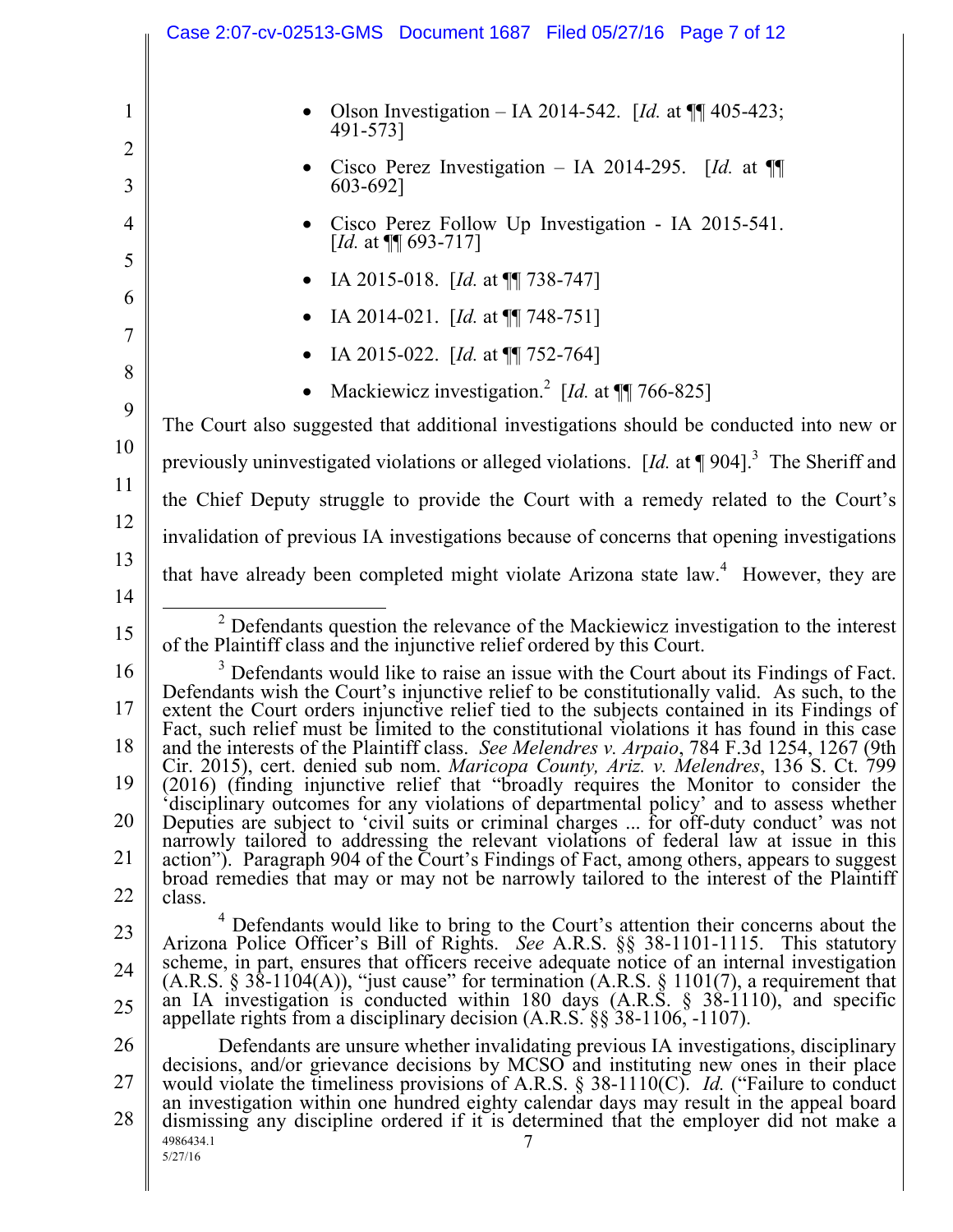|                                                                | Case 2:07-cv-02513-GMS  Document 1687  Filed 05/27/16  Page 8 of 12                                                                                                                                                                                                                                                                                                                                                                                                                                                                                                                                                                                                                                                                                                                                                                                                                                                                                                                                                                                                                                                                                                                                                                                                                                                                                                                                                                                                                                                                                                                                                                                                           |
|----------------------------------------------------------------|-------------------------------------------------------------------------------------------------------------------------------------------------------------------------------------------------------------------------------------------------------------------------------------------------------------------------------------------------------------------------------------------------------------------------------------------------------------------------------------------------------------------------------------------------------------------------------------------------------------------------------------------------------------------------------------------------------------------------------------------------------------------------------------------------------------------------------------------------------------------------------------------------------------------------------------------------------------------------------------------------------------------------------------------------------------------------------------------------------------------------------------------------------------------------------------------------------------------------------------------------------------------------------------------------------------------------------------------------------------------------------------------------------------------------------------------------------------------------------------------------------------------------------------------------------------------------------------------------------------------------------------------------------------------------------|
|                                                                |                                                                                                                                                                                                                                                                                                                                                                                                                                                                                                                                                                                                                                                                                                                                                                                                                                                                                                                                                                                                                                                                                                                                                                                                                                                                                                                                                                                                                                                                                                                                                                                                                                                                               |
| $\mathbf{1}$                                                   | committed to working with the Court and Plaintiffs to satisfactorily resolve their concerns                                                                                                                                                                                                                                                                                                                                                                                                                                                                                                                                                                                                                                                                                                                                                                                                                                                                                                                                                                                                                                                                                                                                                                                                                                                                                                                                                                                                                                                                                                                                                                                   |
| $\overline{2}$                                                 | so the identified investigations may be addressed to the Court's satisfaction.                                                                                                                                                                                                                                                                                                                                                                                                                                                                                                                                                                                                                                                                                                                                                                                                                                                                                                                                                                                                                                                                                                                                                                                                                                                                                                                                                                                                                                                                                                                                                                                                |
| 3                                                              | $\mathbf{C}$ .<br>Defendants' proposed reorganization of IA investigations and final<br>decision making authority over MCSO discipline. [9903-907].                                                                                                                                                                                                                                                                                                                                                                                                                                                                                                                                                                                                                                                                                                                                                                                                                                                                                                                                                                                                                                                                                                                                                                                                                                                                                                                                                                                                                                                                                                                           |
| 4                                                              | To address the Court's concerns regarding the integrity of the Professional                                                                                                                                                                                                                                                                                                                                                                                                                                                                                                                                                                                                                                                                                                                                                                                                                                                                                                                                                                                                                                                                                                                                                                                                                                                                                                                                                                                                                                                                                                                                                                                                   |
| 5                                                              | Standards Bureau ("PSB"), Sheriff Arpaio and the Chief Deputy are committed to                                                                                                                                                                                                                                                                                                                                                                                                                                                                                                                                                                                                                                                                                                                                                                                                                                                                                                                                                                                                                                                                                                                                                                                                                                                                                                                                                                                                                                                                                                                                                                                                |
| 6                                                              | ensuring the following re-organization of IA investigations at MCSO:                                                                                                                                                                                                                                                                                                                                                                                                                                                                                                                                                                                                                                                                                                                                                                                                                                                                                                                                                                                                                                                                                                                                                                                                                                                                                                                                                                                                                                                                                                                                                                                                          |
| $\overline{7}$                                                 |                                                                                                                                                                                                                                                                                                                                                                                                                                                                                                                                                                                                                                                                                                                                                                                                                                                                                                                                                                                                                                                                                                                                                                                                                                                                                                                                                                                                                                                                                                                                                                                                                                                                               |
| 8<br>9                                                         | All PSB investigators have been IA certified, interview<br>trained, and detective certified. All Complaints will be<br>provided directly to PSB, who will then assign an<br>investigator.                                                                                                                                                                                                                                                                                                                                                                                                                                                                                                                                                                                                                                                                                                                                                                                                                                                                                                                                                                                                                                                                                                                                                                                                                                                                                                                                                                                                                                                                                     |
| 10                                                             | Upon completion of the investigation of sworn deputies                                                                                                                                                                                                                                                                                                                                                                                                                                                                                                                                                                                                                                                                                                                                                                                                                                                                                                                                                                                                                                                                                                                                                                                                                                                                                                                                                                                                                                                                                                                                                                                                                        |
| 11<br>12                                                       | and the identified civilian counterparts, the investigation<br>will be presented to the Captain over PSB, currently<br>Captain Molina, for findings.                                                                                                                                                                                                                                                                                                                                                                                                                                                                                                                                                                                                                                                                                                                                                                                                                                                                                                                                                                                                                                                                                                                                                                                                                                                                                                                                                                                                                                                                                                                          |
| 13<br>14                                                       | Upon completion of the findings, the packet will be sent to<br>Compliance to complete their quality control check. If<br>there is an identifiable issue that needs PSB attention, the<br>packet will be resubmitted to PSB.                                                                                                                                                                                                                                                                                                                                                                                                                                                                                                                                                                                                                                                                                                                                                                                                                                                                                                                                                                                                                                                                                                                                                                                                                                                                                                                                                                                                                                                   |
| 15<br>16                                                       | Once approval from Compliance is completed, the packet<br>will then be presented to the Appointed Authority, which<br>will be Chief Holmes.                                                                                                                                                                                                                                                                                                                                                                                                                                                                                                                                                                                                                                                                                                                                                                                                                                                                                                                                                                                                                                                                                                                                                                                                                                                                                                                                                                                                                                                                                                                                   |
| 17                                                             | The Chief Deputy will no longer be involved in the                                                                                                                                                                                                                                                                                                                                                                                                                                                                                                                                                                                                                                                                                                                                                                                                                                                                                                                                                                                                                                                                                                                                                                                                                                                                                                                                                                                                                                                                                                                                                                                                                            |
| 18<br>19<br>20<br>21<br>22<br>23<br>24<br>25<br>26<br>27<br>28 | good faith effort to complete the investigation within one hundred eighty calendar days.<br>A.R.S. § 38-1110(C)."). Likewise, the new investigations outlined in $\P$ 904 might run<br>against the 180-day deadline to initiate an investigation of misconduct to the extent<br>MCSO was put on notice that an investigation should occur. See also A.R.S. § 38-<br>$1104(A)$ .<br>Finally, Defendants are unsure whether this Court can invalidate discipline that was<br>imposed on an individual where an appeal was taken, and a final decision was rendered by<br>an Arizona court. See In re Gruntz, 202 F.3d 1074, 1078 (9th Cir. 2000) ("Thus, it<br>follows that federal district courts have no authority to review the final determinations of a<br>state court in judicial proceedings.") (citation omitted); Dubinka v. Judges of Superior<br>Court of State of Cal. for County of Los Angeles, 23 F.3d 218, 221 (9th Cir. 1994)<br>("Federal district courts  may not exercise appellate jurisdiction over state court<br>decisions."); Kelly v. Robinson, 479 U.S. 36, 47 (1986) (federal bankruptcy courts should<br>not invalidate the results of state criminal proceedings); see also Rooker v. Fidelity Trust<br>Co., 263 U.S. 413 (1923) (federal statutory jurisdiction over direct appeals from state<br>courts lies exclusively in the Supreme Court and is beyond the original jurisdiction of<br>federal courts); District of Columbia Court of Appeals v. Feldman, 460 U.S. 462 (1983)<br>(the <i>Rooker</i> jurisdictional bar extends to particular claims that are "inextricably<br>intertwined" with those a state court has already decided). |
|                                                                | 4986434.1<br>8<br>5/27/16                                                                                                                                                                                                                                                                                                                                                                                                                                                                                                                                                                                                                                                                                                                                                                                                                                                                                                                                                                                                                                                                                                                                                                                                                                                                                                                                                                                                                                                                                                                                                                                                                                                     |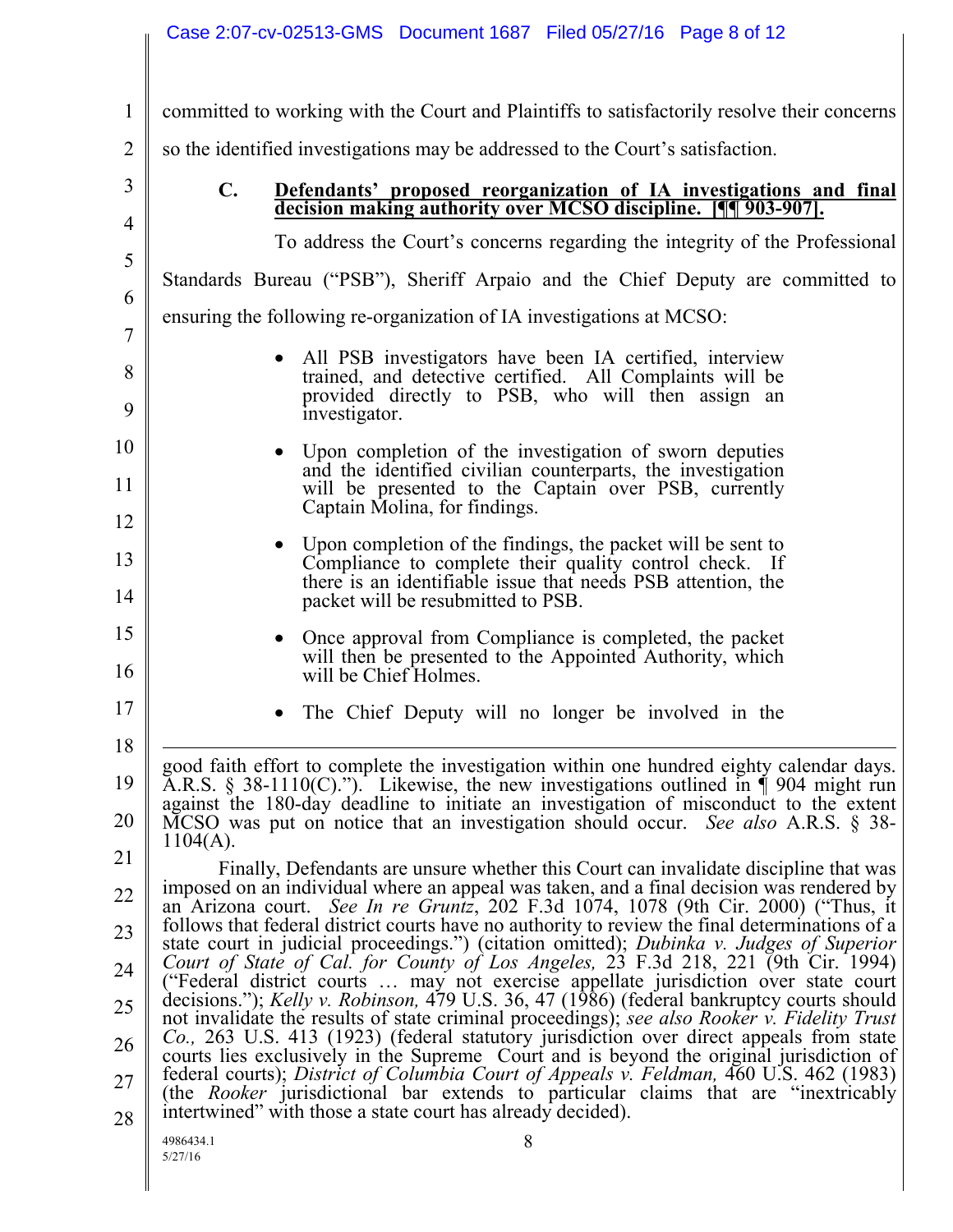|                | Case 2:07-cv-02513-GMS  Document 1687  Filed 05/27/16  Page 9 of 12                                                    |
|----------------|------------------------------------------------------------------------------------------------------------------------|
|                |                                                                                                                        |
| $\mathbf{1}$   | preliminary findings or the final findings.                                                                            |
| $\overline{2}$ | The PSB packet with be reviewed by the Appointed<br>Authority regardless of whether PSB makes a sustained or           |
| 3              | non-sustained finding.                                                                                                 |
| 4              | Regarding district investigations, the assigned district<br>investigator will perform the investigation.<br>Once       |
| 5              | completed, PSB will perform the quality control of all<br>district investigations. Additional sworn personnel have     |
| 6              | been added to PSB to assist with the increased caseload<br>and quality control with district cases. If the district    |
| 7              | investigation is not satisfactory, it will be returned to the<br>district for completion.                              |
| 8              | Further, under previous policies, only the Chief Deputy                                                                |
| 9              | could initiate a truthfulness investigation/findings. This<br>exclusive authority is eliminated.<br>A truthfulness     |
| 10             | investigation/findings can be initiated by PSB.                                                                        |
| 11             | As a final step to the re-organization, a detention Captain<br>and Lieutenant will be added to PSB to deal exclusively |
| 12             | with complaints involving detention officers and their<br>identified civilian counter-parts.                           |
| 13             | To accomplish this re-organization, the following policies                                                             |
| 14             | will be updated: CP-8, CP-3, CP-5 and GH-2.                                                                            |
| 15             | In the event an internal investigation relates to the interests of the Plaintiff                                       |
| 16             | class pursuant to paragraphs 905-906 of the Court's Findings of Fact or if the principal of                            |
| 17             | the internal investigation is ranked above the appropriate MCSO decision maker, Sheriff                                |
| 18             | Arpaio suggests the following additional steps:                                                                        |
| 19             | The appropriate MCSO decision maker will forward<br>his/her determination to an official in an outside agency or       |
| 20             | qualified individual for an independent review and final<br>determination of discipline. However, termination of any   |
| 21             | MCSO personnel will remain the soul province of the<br>Sheriff or his MCSO designee.                                   |
| 22             | The outside official's final determination and any                                                                     |
| 23             | associated discipline will be reported to the Monitor and<br>the Court.                                                |
| 24             | This will occur regardless of whether the IA investigation                                                             |
| 25             | is sustained or not-sustained.                                                                                         |
| 26             | Finally, pursuant to paragraph 907 of the Court's Findings of Fact, Sheriff                                            |
| 27             | Arpaio proposes that all investigative and disciplinary authority should be returned to                                |
| 28             | Sheriff Arpaio and/or his designee after the Court finds MCSO in full compliance with the<br>4986434.1<br>9<br>5/27/16 |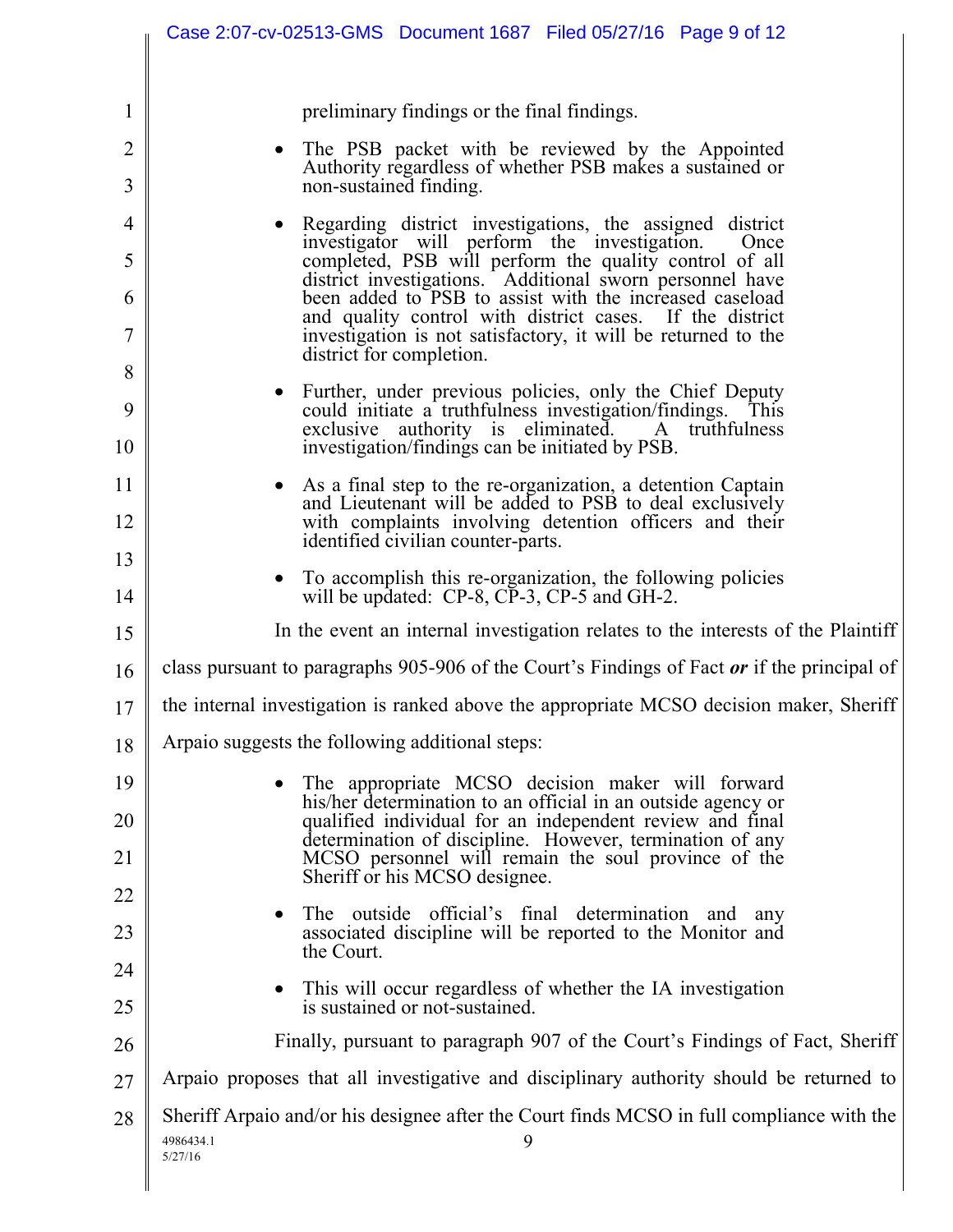injunctive relief it has ordered.<sup>5</sup>

2 3

4

5

6

7

8

9

10

11

12

13

15

16

1

# **III. ACCEPTING RESPONSIBILITY IN A PUBLIC FORUM.**

Sheriff Arpaio and the Chief Deputy will appear in a public forum to acknowledge violations of the Court's orders. The statement would be videotaped and disseminated for viewing by members of the public who are unable to attend the forum.

### **IV. SUGGESTED REVISIONS TO MCSO'S POLICIES AND TRAINING (COUNTS 2/3).**

14 The Court recommended remedies designed to ensure that disclosure violations would not occur in the future. Sheriff Arpaio agrees with the Court that there should be a revision or creation of policies and practices in the areas of personnel supervision, supervisory structure, staffing and training, IA investigations, MCSO disciplinary policies, MCSO policies related to complaint intake, tracking, and accountability, and any necessary training and staffing measures designed to implement these corrective measures. [Doc. 1677 at ¶ 895]. Moreover, Sheriff Arpaio agrees with the Court that there should be a revision or creation of new IA policies and practices that address conflicts, bias and appearance of impropriety, hearing procedures that are fair to the principal and the MCSO, the requirement of an explanation when overturning initial or

17

<sup>18</sup>

<sup>19</sup> 20 21 22 23 24 25 26 27 28 4986434.1 10  $\overline{a}$ <sup>5</sup> In the hope that the Court fashions a constitutionally adequate civil remedy for the violations it has found in its findings, specifically in ¶¶ 905-907 of its Findings of Fact, Defendants wish to note that a court's exercise of its contempt authority should be tempered by the principle that the least possible power adequate to achieve the end proposed should be used in contempt cases. *Young v. U.S. ex rel. Vuitton et Fils S.A.,* 481 U.S. 787, 801 (1987); *see also Rizzo v. Goode,* 423 U.S. 362 (1976) (noting federalism concerns of federal district courts issuing injunctive relief on state government agencies); *see also Pennhurst State School & Hosp. v. Halderman,* 465 U.S. 89, 106 (1984) ("It is difficult to think of a greater intrusion on state sovereignty than when a federal court instructs state officials on how to conform their conduct to state law."); *City of Los Angeles v. Lyons*, 461 U.S. 95, 112 (1983) (jurisprudential concerns of "equity, comity and federalism" sharply constrict federal judicial oversight of "state law enforcement authorities."); *id.* at 113 (comity counsels in favor of permitting state judiciary systems to oversee state law enforcement practices); *O'Shea v. Littleton*, 414 U.S. 488, 499 (1974) (same); *Coleman v. Espy*¸ 986 F.2d 1184, 1190-91 (8th Cir. 1993) (sovereign immunity precludes injunctive relief ordered by federal district court for failure to obey a court order). The overarching federalism concern is particularly manifest here, given that Arizona county sheriffs derive their powers directly from the Arizona Constitution. AZ. CONST., art. XII, §§ 3, 4 (A county sheriff occupies a constitutionally-created, independently-elected county office with "powers . . . as prescribed by law."); A.R.S. §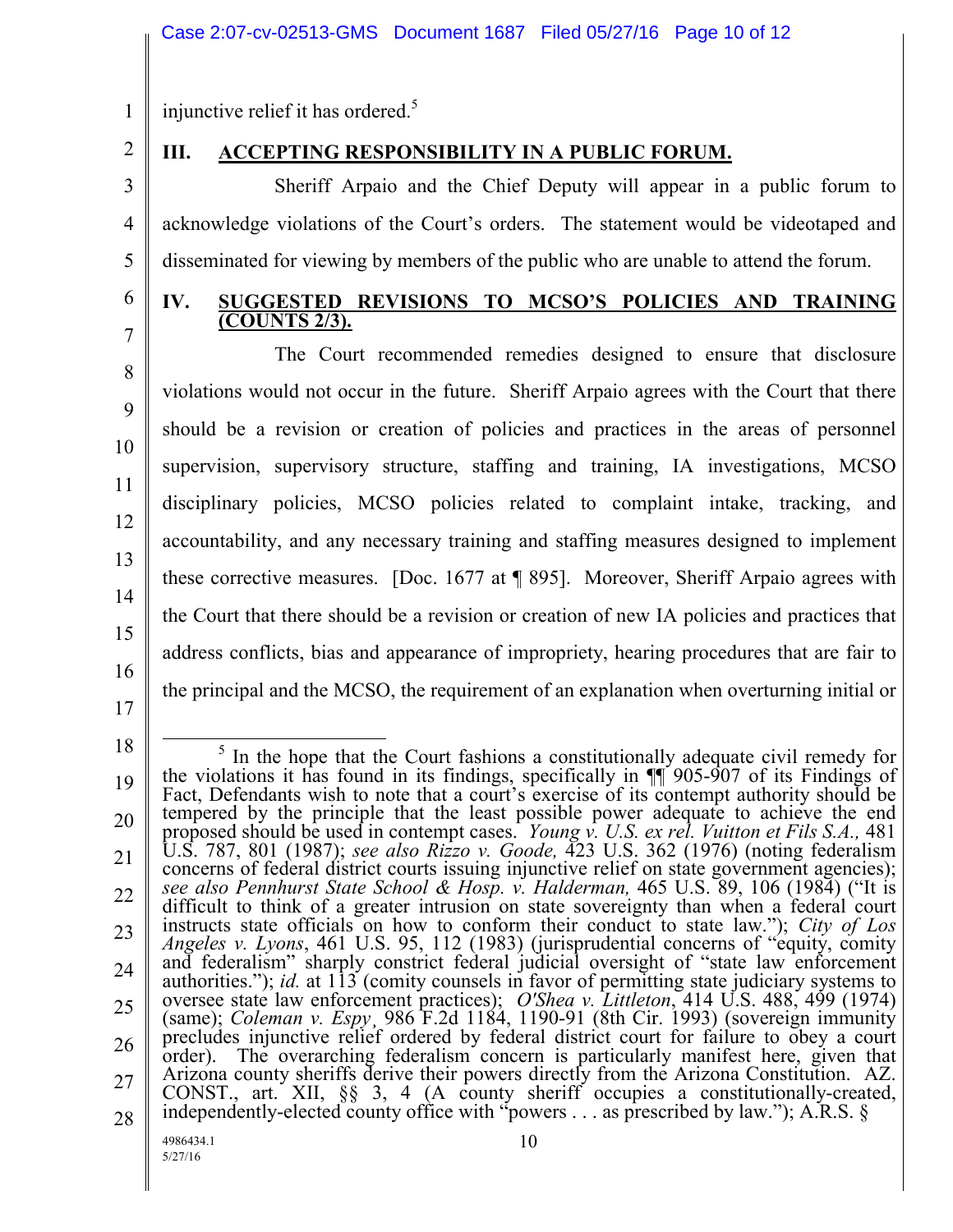### Case 2:07-cv-02513-GMS Document 1687 Filed 05/27/16 Page 11 of 12

2 3 4 final sustained discipline, and specification of the extent of grievance authority. [*Id.* at ¶ 896]. Finally, Sheriff Arpaio agrees with the promulgation of grievance policies designed to address conflicts of interest and the ability of PSB to address evidence first presented by a principal at a name-clearing hearing. [*Id.* at ¶ 898].

5

6

7

8

9

1

As per the Court's suggestion, Sheriff Arpaio looks forward to receiving Plaintiffs' expert's suggestions regarding what specific training and policy changes are required in light of the deficiencies discussed in the Court's Order. [*Id.* at ¶ 900]. Sheriff Arpaio looks forward to discussing these training and policy issues with Plaintiffs, and plans to avoid further litigation on these issues.

10

## **V. ATTORNEYS' FEES.**

11 12 13 14 15 16 As the Supreme Court recognized in *Chambers v. NASCO, Inc*., 501 U.S. 32, 45 (1991), a court may assess attorneys' fees as a sanction for the "'willful disobedience of a court order.'" *Id.* at 258 (quoting *Fleischmann Distilling Corp. v. Maier Brewing Co*., 386 U.S. 714, 71 (1967)). Should the Court order attorneys' fees to Plaintiffs, Defendants reserve the right to challenge the reasonableness of the amount of fees and costs Plaintiffs request.

17

# **VI. CONCLUSION.**

18 19 20 21 22 23 Defendants have earnestly attempted to provide the Court with remedial measures that fully address the Court's findings and concerns, so that this matter can be concluded. However, Defendants reiterate that, in the event the Court does not find Defendants' suggested remedies to be sufficient to fully address the issues identified in its Findings of Fact, they ask that the Court grant Defendants the opportunity to develop additional remedies that address the Court's concerns.<sup>6</sup>

24

<sup>25</sup> 26 27 28 4986434.1 5/27/16 11  $\overline{a}$ <sup>6</sup> While Defendants are committed to doing everything in their power to assist the Court and Plaintiffs in resolving this case to everyone's satisfaction, they do, however, object to the Court's Order precluding them from challenging the Court's Findings of Fact. [Doc. 1680]. Defendants are well aware of Fed.R.Civ.P. 52(a)(5) ("A party may later question the sufficiency of the evidence supporting the findings, whether or not the party requested findings, objected to them, moved to amend them, or moved for partial findings."). However, because Defendants do not know what the final outcome of this case will be, and do not know whether the final outcome will require a previous challenge